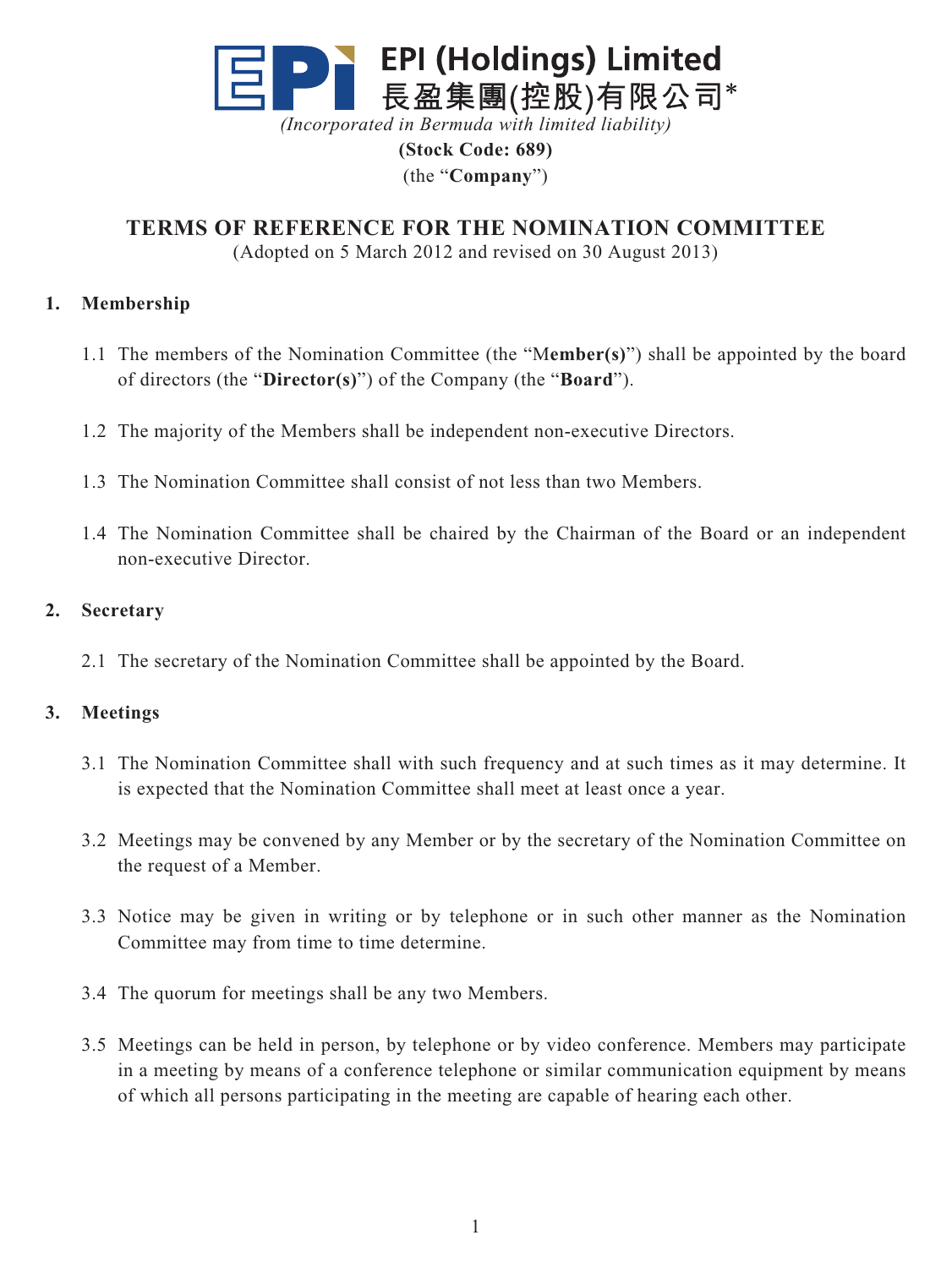- 3.6 Resolutions of the Nomination Committee at any meetings shall be passed by a majority of votes of the Members present.
- 3.7 A resolution in writing signed by all the Members shall be as valid and effectual as if it had been passed at a meeting of the Nomination Committee duly convened and held.
- 3.8 Minutes shall be kept by the secretary of the Nomination Committee. Draft and final versions of minutes shall be circulated to all the Members for their comment and records respectively, in both cases within a reasonable period of time after the meeting. Such minutes shall be open for Directors' inspection.

#### **4. Attendance at meetings**

- 4.1 The Nomination Committee may invite any Director, executive or other person to attend any meeting(s) of the Nomination Committee as it may from time to time consider desirable to assist the Nomination Committee in the attainment of its objective and discharge of responsibilities and powers.
- 4.2 Only Members are entitled to vote at the meetings.

# **5. Objective**

5.1 The Nomination Committee shall be responsible to the Board for leading the process for Board appointments and for identifying and nominating for the approval of the Board candidates for appointment to the Board.

## **6. Authority**

- 6.1 The Nomination Committee is authorised by the Board to make full use of intermediary agencies for identifying qualified director candidates at the Company's expense.
- 6.2 The Nomination Committee is authorised by the Board to conduct interviews with prospective candidates for nomination.
- 6.3 The Nomination Committee is authorised by the Board to seek any nomination related information it requires from senior management of the Company in order to perform its duties.
- 6.4 The Nomination Committee is authorised by the Board to obtain independent legal or other professional advice, at the Company's expense, if considered necessary to perform its duties.
- 6.5 The Nomination Committee shall be provided with sufficient resources to perform its duties.